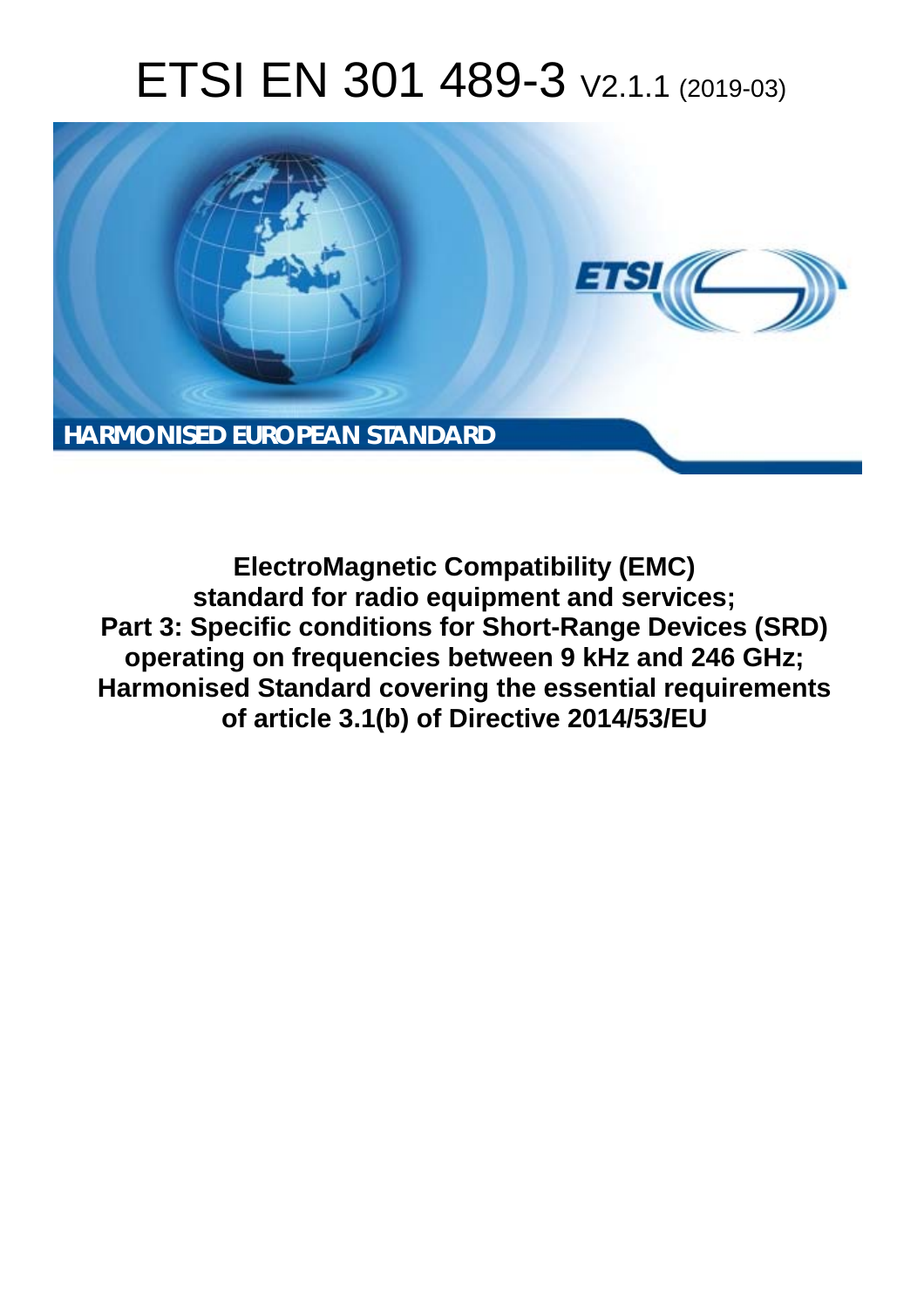Reference REN/ERM-EMC-332

Keywords

EMC, harmonised standard, SRD

#### *ETSI*

#### 650 Route des Lucioles F-06921 Sophia Antipolis Cedex - FRANCE

Tel.: +33 4 92 94 42 00 Fax: +33 4 93 65 47 16

Siret N° 348 623 562 00017 - NAF 742 C Association à but non lucratif enregistrée à la Sous-Préfecture de Grasse (06) N° 7803/88

#### *Important notice*

The present document can be downloaded from: <http://www.etsi.org/standards-search>

The present document may be made available in electronic versions and/or in print. The content of any electronic and/or print versions of the present document shall not be modified without the prior written authorization of ETSI. In case of any existing or perceived difference in contents between such versions and/or in print, the prevailing version of an ETSI deliverable is the one made publicly available in PDF format at [www.etsi.org/deliver](http://www.etsi.org/deliver).

Users of the present document should be aware that the document may be subject to revision or change of status. Information on the current status of this and other ETSI documents is available at <https://portal.etsi.org/TB/ETSIDeliverableStatus.aspx>

If you find errors in the present document, please send your comment to one of the following services: <https://portal.etsi.org/People/CommiteeSupportStaff.aspx>

#### *Copyright Notification*

No part may be reproduced or utilized in any form or by any means, electronic or mechanical, including photocopying and microfilm except as authorized by written permission of ETSI. The content of the PDF version shall not be modified without the written authorization of ETSI. The copyright and the foregoing restriction extend to reproduction in all media.

> © ETSI 2019. All rights reserved.

**DECT**TM, **PLUGTESTS**TM, **UMTS**TM and the ETSI logo are trademarks of ETSI registered for the benefit of its Members. **3GPP**TM and **LTE**TM are trademarks of ETSI registered for the benefit of its Members and of the 3GPP Organizational Partners. **oneM2M™** logo is a trademark of ETSI registered for the benefit of its Members and of the oneM2M Partners. **GSM**® and the GSM logo are trademarks registered and owned by the GSM Association.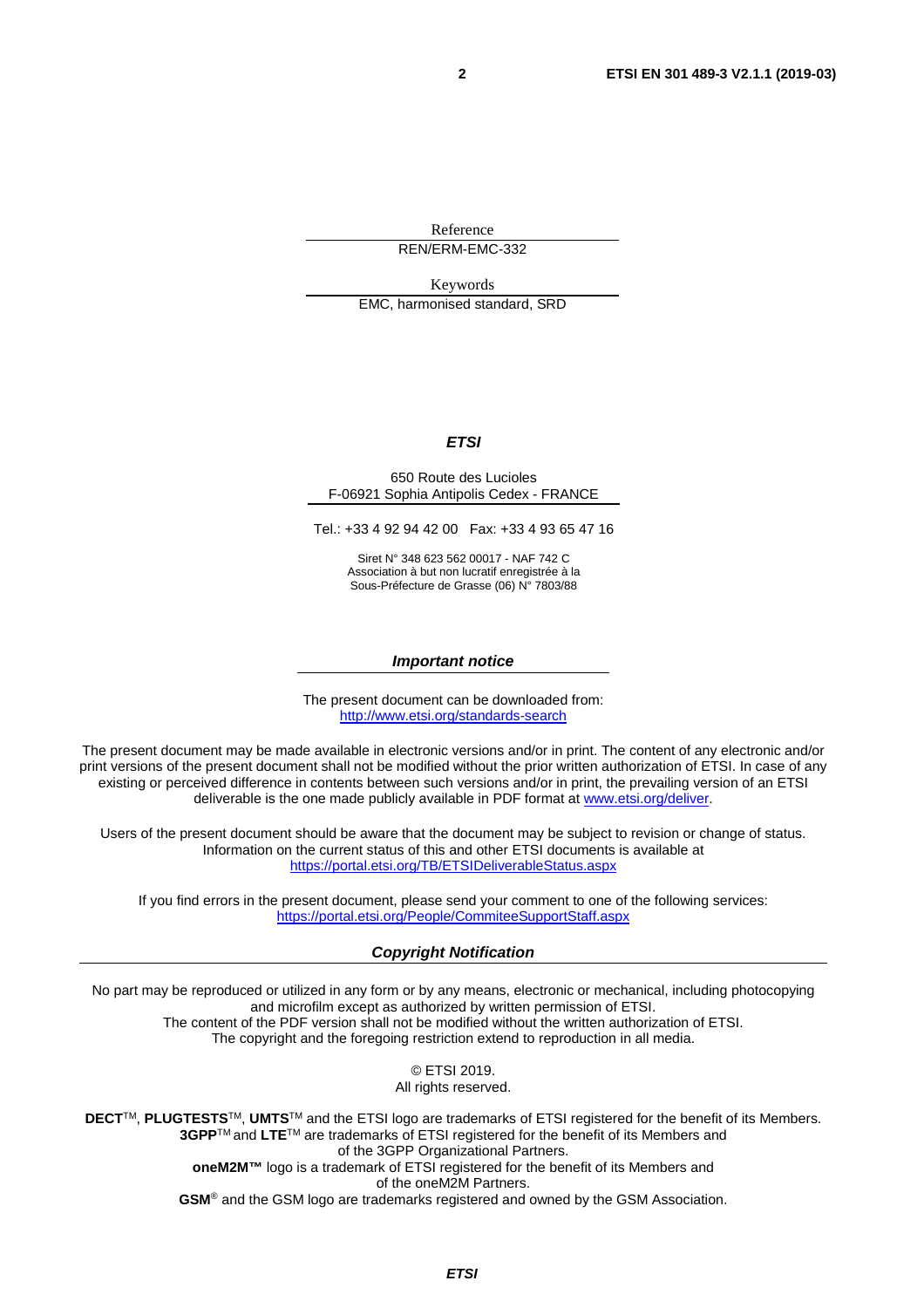# Contents

| 1            |                                                                                              |  |  |  |  |
|--------------|----------------------------------------------------------------------------------------------|--|--|--|--|
| 2            |                                                                                              |  |  |  |  |
| 2.1          |                                                                                              |  |  |  |  |
| 2.2.         |                                                                                              |  |  |  |  |
| 3            |                                                                                              |  |  |  |  |
| 3.1          |                                                                                              |  |  |  |  |
| 3.2          |                                                                                              |  |  |  |  |
| 3.3          |                                                                                              |  |  |  |  |
| 4            |                                                                                              |  |  |  |  |
| 4.1          |                                                                                              |  |  |  |  |
| 4.2          |                                                                                              |  |  |  |  |
| 4.3          |                                                                                              |  |  |  |  |
| 4.3.1        |                                                                                              |  |  |  |  |
| 4.3.2        |                                                                                              |  |  |  |  |
| 4.3.3        |                                                                                              |  |  |  |  |
| 4.3.4        |                                                                                              |  |  |  |  |
| 4.4          |                                                                                              |  |  |  |  |
| 4.5<br>4.5.1 |                                                                                              |  |  |  |  |
| 4.5.2        |                                                                                              |  |  |  |  |
| 4.6          |                                                                                              |  |  |  |  |
| 4.6.1        |                                                                                              |  |  |  |  |
| 4.6.2        |                                                                                              |  |  |  |  |
| 4.6.2.1      |                                                                                              |  |  |  |  |
| 4.6.2.2      |                                                                                              |  |  |  |  |
| 4.6.2.3      |                                                                                              |  |  |  |  |
| 4.6.3        |                                                                                              |  |  |  |  |
| 4.6.3.1      |                                                                                              |  |  |  |  |
| 4.6.3.2      |                                                                                              |  |  |  |  |
| 4.6.3.3      |                                                                                              |  |  |  |  |
| 5            |                                                                                              |  |  |  |  |
| 5.1          |                                                                                              |  |  |  |  |
| 5.2          |                                                                                              |  |  |  |  |
| 5.3          |                                                                                              |  |  |  |  |
| 5.4          |                                                                                              |  |  |  |  |
| 5.5<br>5.6   |                                                                                              |  |  |  |  |
|              |                                                                                              |  |  |  |  |
| 6            |                                                                                              |  |  |  |  |
| 6.1          |                                                                                              |  |  |  |  |
| 6.2          |                                                                                              |  |  |  |  |
| 7            |                                                                                              |  |  |  |  |
| 7.1          |                                                                                              |  |  |  |  |
| 7.2          |                                                                                              |  |  |  |  |
| 7.3          |                                                                                              |  |  |  |  |
|              |                                                                                              |  |  |  |  |
|              | Relationship between the present document and the essential<br><b>Annex A (informative):</b> |  |  |  |  |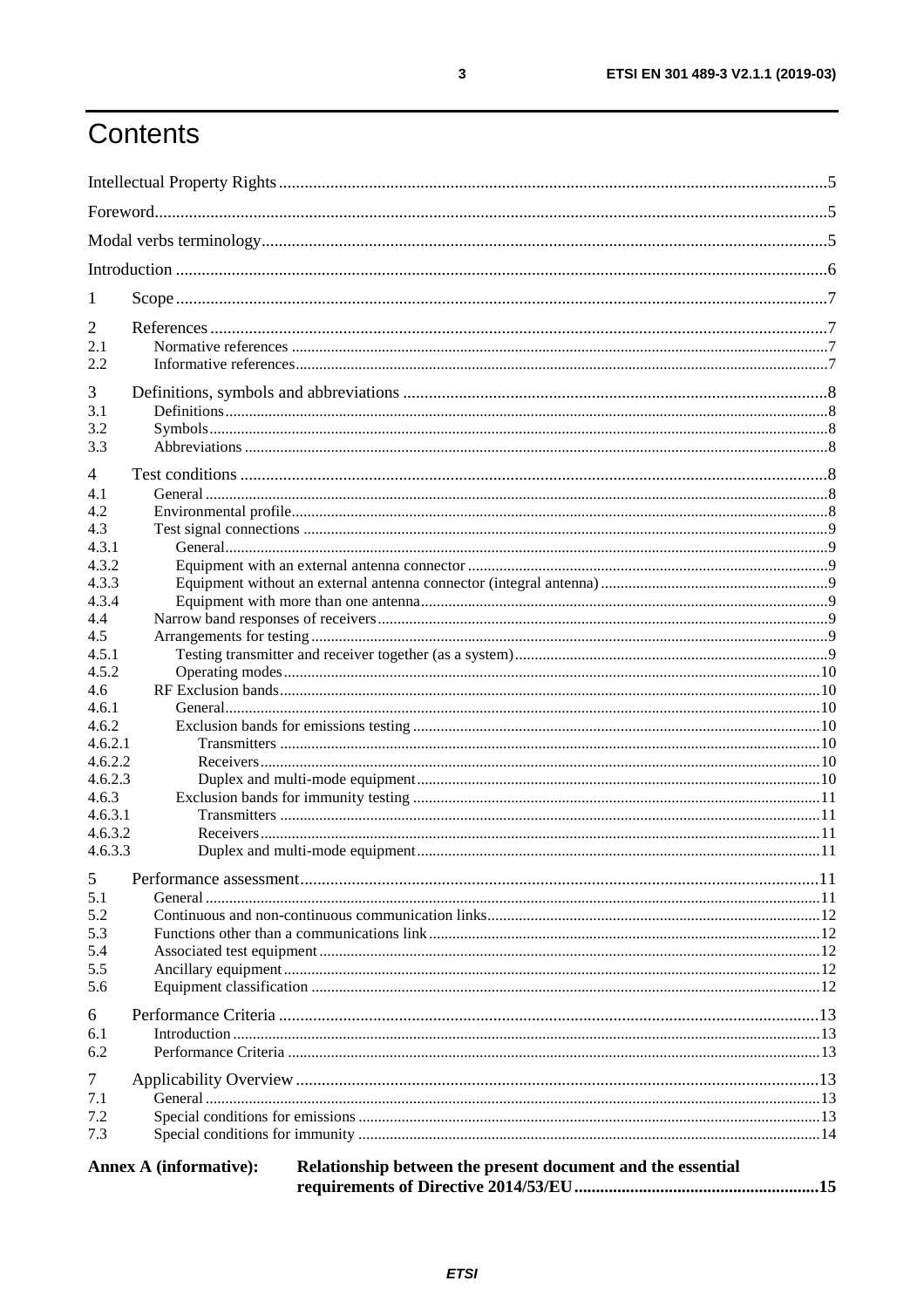| <b>Annex B (informative):</b> | <b>Examples of Short Range Devices (SRD) in the scope of the present</b> |  |
|-------------------------------|--------------------------------------------------------------------------|--|
|                               |                                                                          |  |
|                               |                                                                          |  |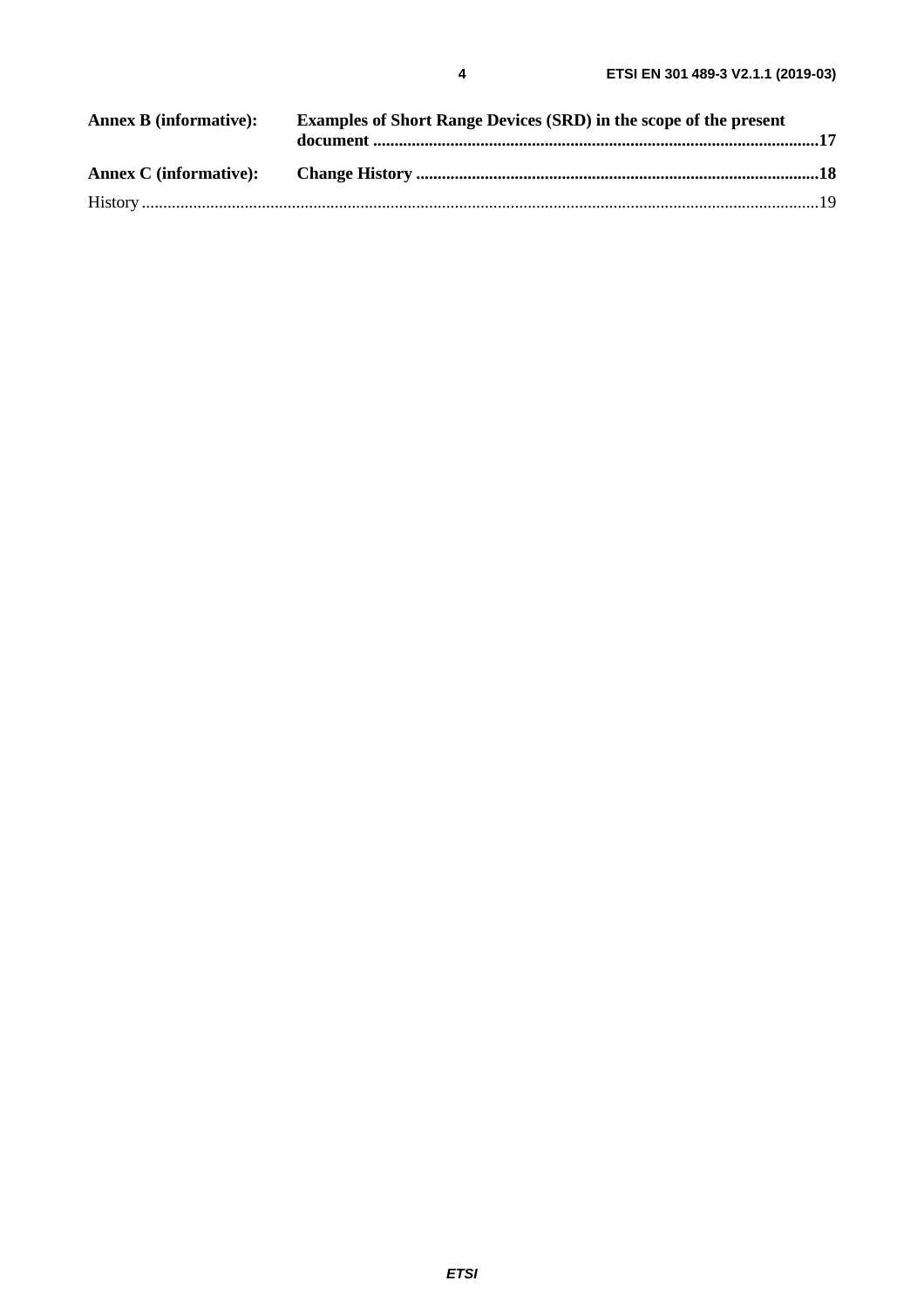# <span id="page-4-0"></span>Intellectual Property Rights

#### Essential patents

IPRs essential or potentially essential to normative deliverables may have been declared to ETSI. The information pertaining to these essential IPRs, if any, is publicly available for **ETSI members and non-members**, and can be found in ETSI SR 000 314: *"Intellectual Property Rights (IPRs); Essential, or potentially Essential, IPRs notified to ETSI in respect of ETSI standards"*, which is available from the ETSI Secretariat. Latest updates are available on the ETSI Web server (<https://ipr.etsi.org/>).

Pursuant to the ETSI IPR Policy, no investigation, including IPR searches, has been carried out by ETSI. No guarantee can be given as to the existence of other IPRs not referenced in ETSI SR 000 314 (or the updates on the ETSI Web server) which are, or may be, or may become, essential to the present document.

#### **Trademarks**

The present document may include trademarks and/or tradenames which are asserted and/or registered by their owners. ETSI claims no ownership of these except for any which are indicated as being the property of ETSI, and conveys no right to use or reproduce any trademark and/or tradename. Mention of those trademarks in the present document does not constitute an endorsement by ETSI of products, services or organizations associated with those trademarks.

# Foreword

This Harmonised European Standard (EN) has been produced by ETSI Technical Committee Electromagnetic compatibility and Radio spectrum Matters (ERM).

The present document has been prepared under the Commission's standardisation request C(2015) 5376 final [\[i.3\]](#page-7-0) to provide one voluntary means of conforming to the essential requirements of Directive 2014/53/EU on the harmonisation of the laws of the Member States relating to the making available on the market of radio equipment and repealing Directive 1999/5/EC [\[i.1](#page-6-0)].

Once the present document is cited in the Official Journal of the European Union under that Directive, compliance with the normative clauses of the present document given in table A.1 confers, within the limits of the scope of the present document, a presumption of conformity with the corresponding essential requirements of that Directive and associated EFTA regulations.

The present document is part 3 of a multi-part deliverable. Full details of the entire series can be found in part 1 [[1\]](#page-6-0).

| <b>National transposition dates</b>                                                       |                  |  |  |  |
|-------------------------------------------------------------------------------------------|------------------|--|--|--|
| Date of adoption of this EN:                                                              | 8 May 2017       |  |  |  |
| Date of latest announcement of this EN (doa):                                             | 30 June 2019     |  |  |  |
| Date of latest publication of new National Standard<br>or endorsement of this EN (dop/e): | 31 December 2019 |  |  |  |
| Date of withdrawal of any conflicting National Standard (dow):                            | 31 December 2020 |  |  |  |

# Modal verbs terminology

In the present document "**shall**", "**shall not**", "**should**", "**should not**", "**may**", "**need not**", "**will**", "**will not**", "**can**" and "**cannot**" are to be interpreted as described in clause 3.2 of the [ETSI Drafting Rules](https://portal.etsi.org/Services/editHelp!/Howtostart/ETSIDraftingRules.aspx) (Verbal forms for the expression of provisions).

"**must**" and "**must not**" are **NOT** allowed in ETSI deliverables except when used in direct citation.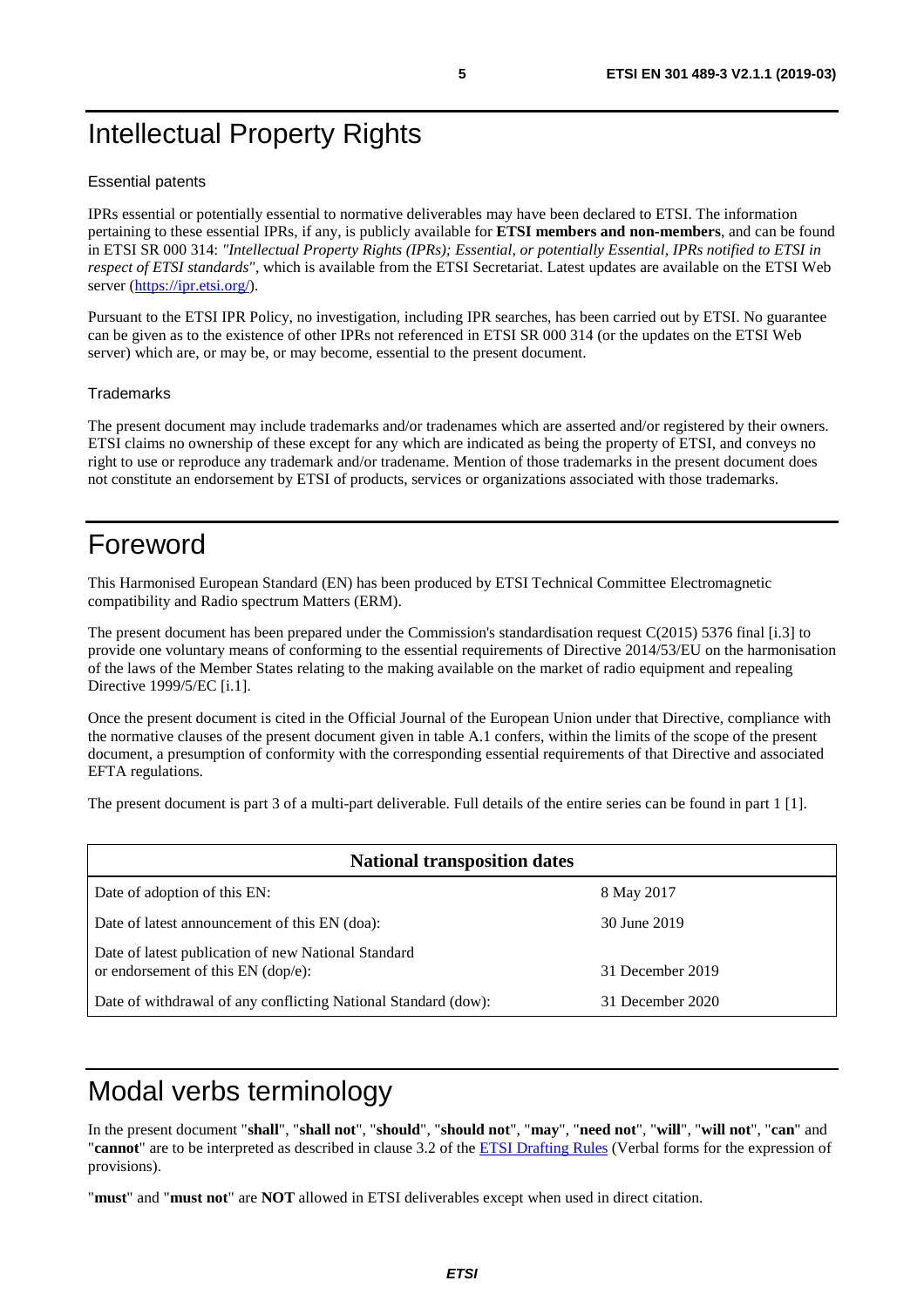# <span id="page-5-0"></span>Introduction

The product family of Short Range Devices covers a wide range of equipment types, which may have different sets of performance criteria set out in the relevant radio standards and/or product standards.

The present document is intended for all SRD types and applies a standard set of performance criteria. This includes the requirement that the equipment continues to operate as intended under certain standardised conditions of EMC stress.

The term "Short Range Device" (SRD) is intended to cover the radio equipment which provides either uni-directional or bi-directional communication and which have low capability of causing interference to other radio equipment. SRDs use either integral, dedicated or external antennas and all modes of modulation can be permitted subject to relevant standards. For Short Range Devices individual licenses are normally not required.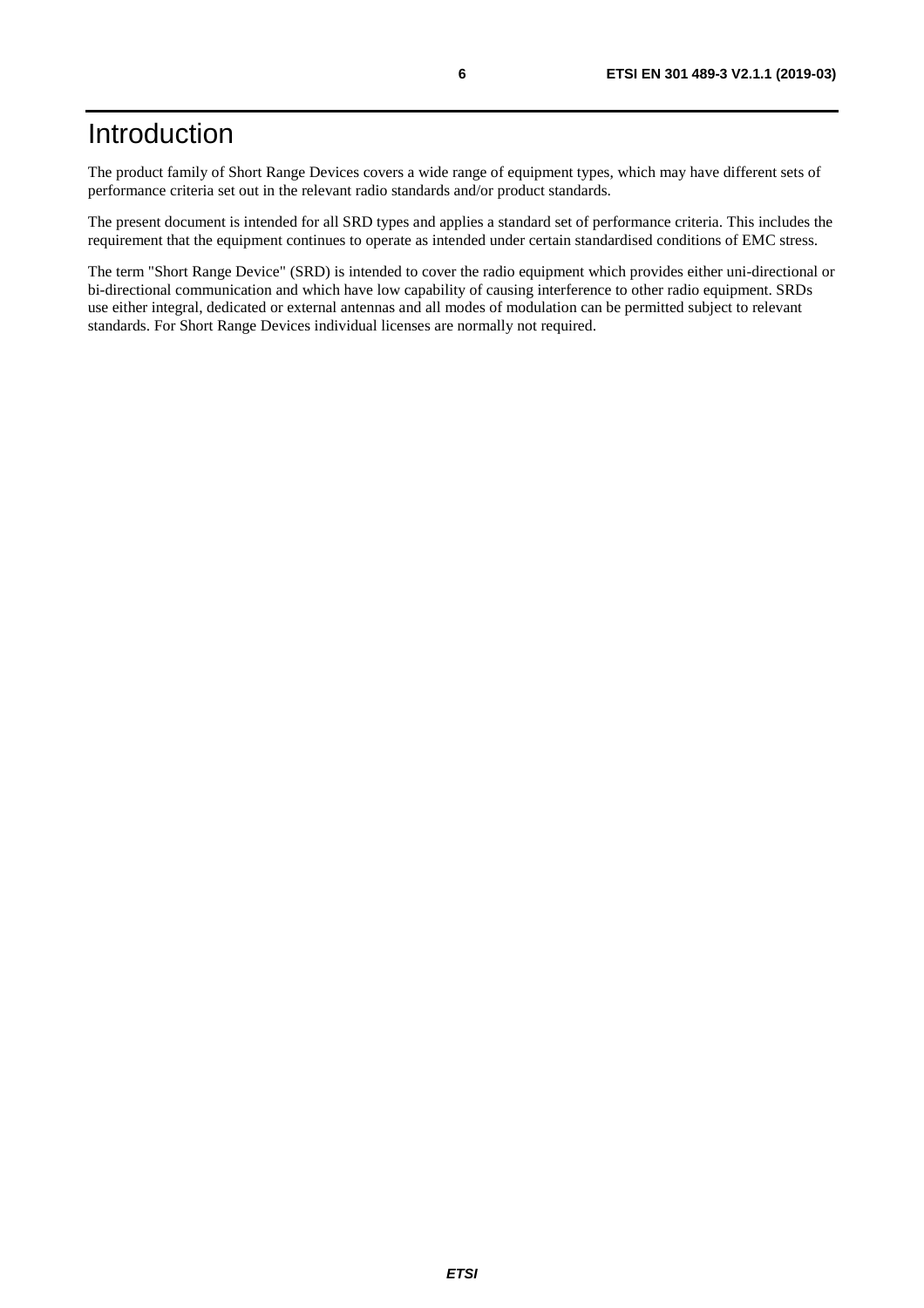### <span id="page-6-0"></span>1 Scope

The present document, together with ETSI EN 301 489-1 [1], covers the assessment of Short Range Devices (SRD) and ancillary equipment in respect of ElectroMagnetic Compatibility (EMC).

The present document specifies the applicable test conditions, performance assessment, and performance criteria for Short Range Devices (SRD) and the associated ancillary equipment.

In case of differences (for instance concerning special conditions, definitions, abbreviations) between the present document and the ETSI EN 301 489-1 [1], the provisions of the present document take precedence.

The environmental classification and the emission and immunity requirements used in the present document are as stated in the ETSI EN 301 489-1 [1], except for any special conditions included in the present document.

Technical specifications related to the antenna port of radio equipment and radiated emissions from the enclosure port of radio equipment and combinations of radio and associated ancillary equipment are not included in the present document. Such technical specifications are normally found in the relevant product standards for the effective use of the radio spectrum.

The present document, together with ETSI EN 301 489-1 [1], are aimed to cover requirements to demonstrate an adequate level of electromagnetic compatibility.

# 2 References

### 2.1 Normative references

References are specific, identified by date of publication and/or edition number or version number. Only the cited version applies.

Referenced documents which are not found to be publicly available in the expected location might be found at <https://docbox.etsi.org/Reference/>.

NOTE: While any hyperlinks included in this clause were valid at the time of publication, ETSI cannot guarantee their long term validity.

The following referenced documents are necessary for the application of the present document.

- [1] ETSI EN 301 489-1 (V2.2.0) (03-2017): "ElectroMagnetic Compatibility (EMC) standard for radio equipment and services; Part 1: Common technical requirements; Harmonised Standard covering the essential requirements of article 3.1(b) of Directive 2014/53/EU and the essential requirements of article 6 of Directive 2014/30/EU".
- [2] ETSI EN 300 220-1 (V3.1.1) (02-2017): "Short Range Devices (SRD) operating in the frequency range 25 MHz to 1 000 MHz; Part 1: Technical characteristics and methods of measurement".

### 2.2 Informative references

References are either specific (identified by date of publication and/or edition number or version number) or non-specific. For specific references, only the cited version applies. For non-specific references, the latest version of the referenced document (including any amendments) applies.

NOTE: While any hyperlinks included in this clause were valid at the time of publication, ETSI cannot guarantee their long term validity.

The following referenced documents are not necessary for the application of the present document but they assist the user with regard to a particular subject area.

[i.1] Directive 2014/53/EU of the European Parliament and of the Council of 16 April 2014 on the harmonisation of the laws of the Member States relating to the making available on the market of radio equipment and repealing Directive 1999/5/EC.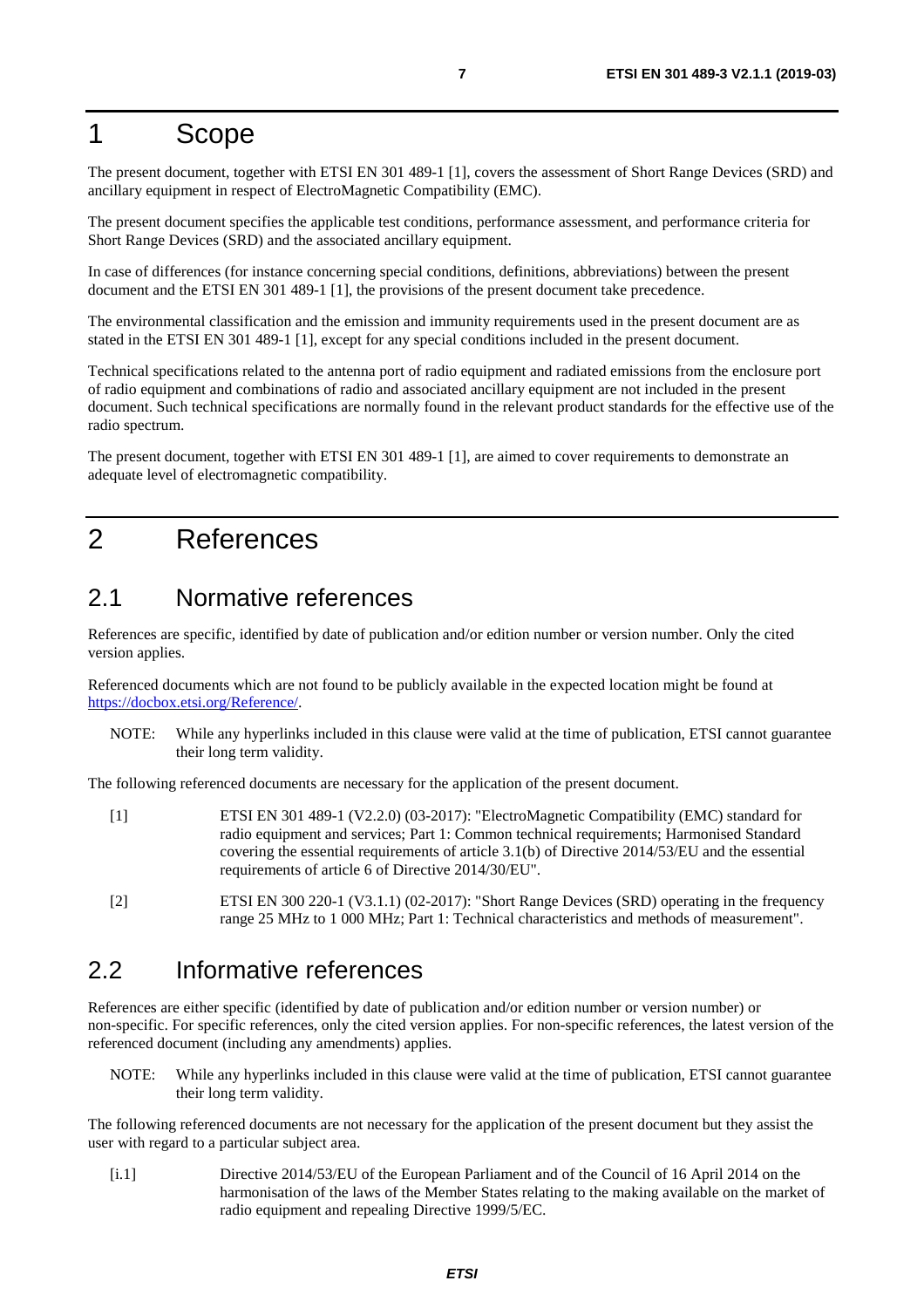<span id="page-7-0"></span>to the European Committee for Electrotechnical Standardisation and to the European Telecommunications Standards Institute as regards radio equipment in support of Directive 2014/53/EU of the European Parliament and of the Council.

# 3 Definitions, symbols and abbreviations

### 3.1 Definitions

For the purposes of the present document, the terms and definitions given in ETSI EN 301 489-1 [[1\]](#page-6-0), ETSI EN 300 220-1 [\[2](#page-6-0)] and in the Directive 2014/53/EU [\[i.1](#page-6-0)] apply, unless otherwise specified below:

**(relevant) radio standard:** harmonised standard that is applied for the purposes of determining compliance of the EUT with article 3.2 of the Directive 2014/53/EU [\[i.1](#page-6-0)]

**receiver:** stand alone receiver or receiver being part of a transceiver

**transmitter:** stand alone transmitter or transmitter being part of a transceiver

### 3.2 Symbols

For the purposes of the present document, the symbols given in ETSI EN 301 489-1 [[1\]](#page-6-0) and ETSI EN 300 220-1 [\[2](#page-6-0)] apply.

### 3.3 Abbreviations

For the purposes of the present document, the abbreviations given in ETSI EN 301 489-1 [\[1](#page-6-0)] and ETSI EN 300 220-1 [\[2](#page-6-0)] apply.

# 4 Test conditions

### 4.1 General

Clause 4 describes details of the configuration and connections for testing of the EUT.

For the purposes of the present document, the test conditions of ETSI EN 301 489-1 [\[1](#page-6-0)], clause 4, shall apply as appropriate, except as varied and/or extended herein.

# 4.2 Environmental profile

The equipment shall be tested under normal test conditions according to the relevant radio standard.

NOTE: The technical requirements of the present document apply under the environmental profile for operation of the EUT, which is declared by the manufacturer. The EUT should comply with all the technical requirements of the present document at all times when operating within the boundary limits of the declared operational environmental profile.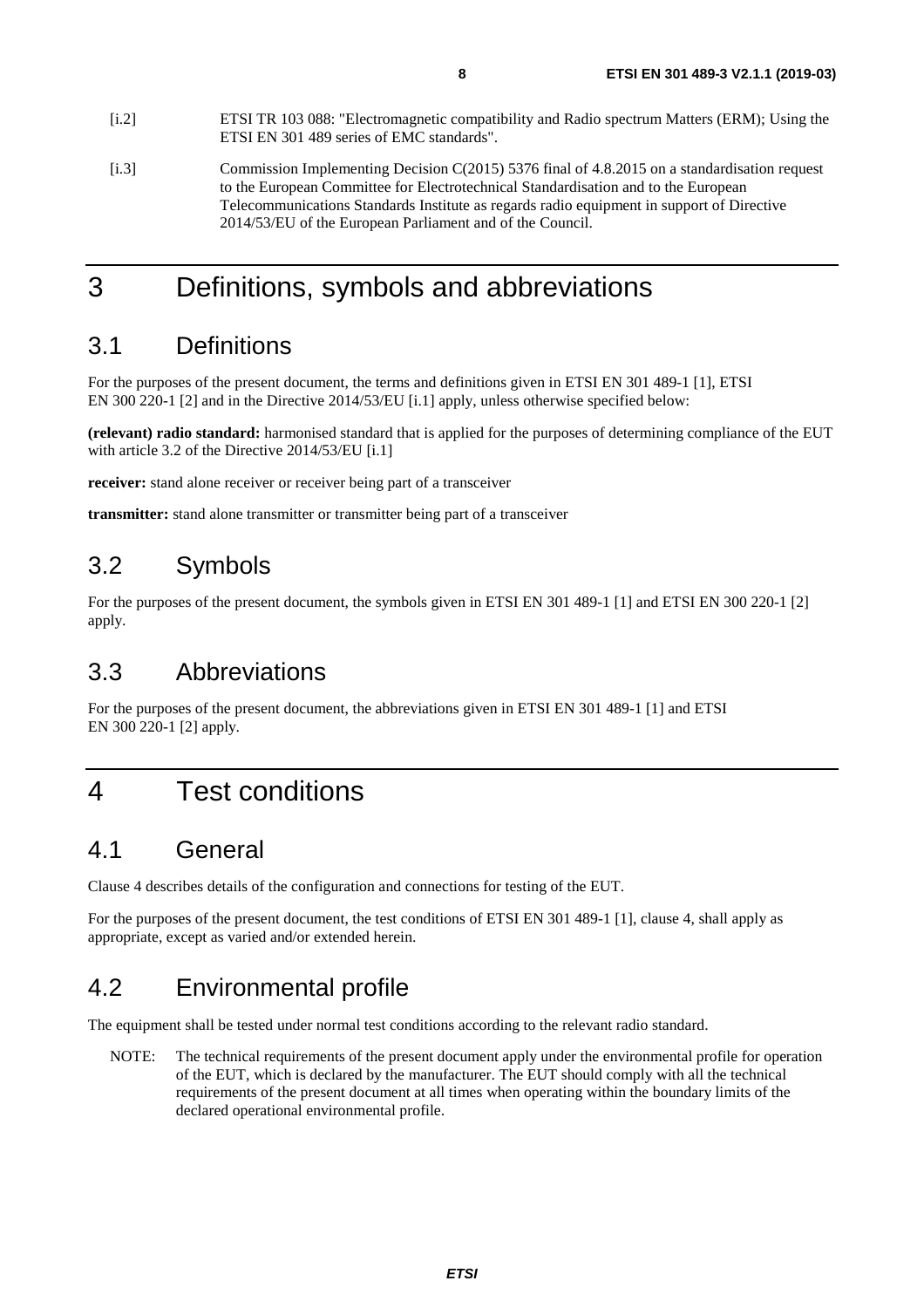# <span id="page-8-0"></span>4.3 Test signal connections

### 4.3.1 General

For the purposes of the present document, the requirements of ETSI EN 301 489-1 [\[1](#page-6-0)], clause 4.2, shall apply as appropriate, except as varied and/or extended herein.

The coupling mechanism for wanted RF signals between the EUT and the measuring and/or test equipment may include attenuation to control the level of the signals. The coupling mechanism shall be entirely passive so that the reciprocal path loss is the same.

### 4.3.2 Equipment with an external antenna connector

This clause applies to EUT with a conventional RF antenna connector. If access to the antenna connector involves modification or dismantling of the EUT then this clause does not apply.

The EUT shall be tested with its antenna removed.

The wanted RF input and output signals shall be delivered between the EUT antenna connector and the measuring and/or test equipment by a shielded transmission line, such as a coaxial cable. Adequate measures shall be taken to minimize the effect of common mode currents on the transmission line at the point of entry to the EUT and at the measuring/test equipment.

### 4.3.3 Equipment without an external antenna connector (integral antenna)

This clause applies to EUT to which clause 4.3.2 does not apply. Such EUT are generally known as integral antenna or dedicated antenna equipment.

The EUT shall be tested with its antenna fitted in a manner typical of normal intended use.

### 4.3.4 Equipment with more than one antenna

If the EUT has more than one antenna port, e.g. separate antennas for Tx and Rx or separate antennas for different operating frequencies, then:

- If clause 4.3.2 applies to all the antenna ports, then the EUT shall be tested according to clause 4.3.2.
- Otherwise it shall be tested according to clause 4.3.3.
- NOTE: The reason is that replacing one antenna by a transmission line may affect the operation of any other antennas.

### 4.4 Narrow band responses of receivers

The provisions of ETSI EN 301 489-1 [[1\]](#page-6-0), clause 4.4, shall apply.

### 4.5 Arrangements for testing

### 4.5.1 Testing transmitter and receiver together (as a system)

The provisions of ETSI EN 301 489-1 [[1\]](#page-6-0), clause 4.2.5, shall not apply. Stand alone receivers and transmitters shall be tested separately. Transceivers shall be tested so that operation in each direction is confirmed.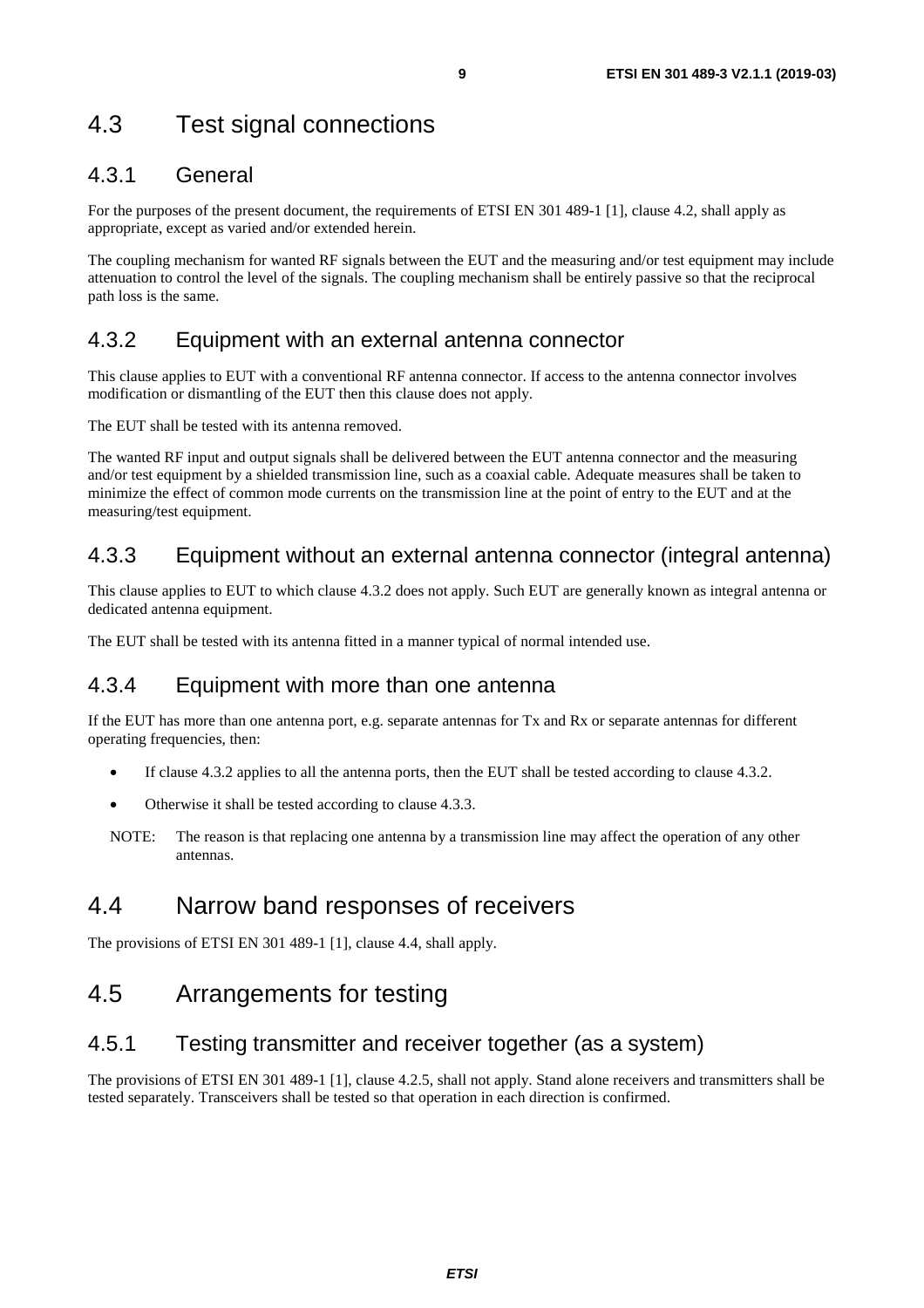### <span id="page-9-0"></span>4.5.2 Operating modes

The EUT, whether transmitter, receiver, transceiver or multi-mode, will generally have one or more of the following operating modes:

- Power Off
- Standby (there may be more than one level of standby)
- Receive
- Transmit
- Duplex such as Frequency Division Duplex (FDD) or Time Division Duplex (TDD), or Time Division Multiple Access (TDMA)

An "off" condition in which the EUT is able to respond to a wake up event, other than mechanical operation of a power switch, is really a form of standby mode.

### 4.6 RF Exclusion bands

### 4.6.1 General

The provisions of ETSI EN 301 489-1 [[1\]](#page-6-0), clause 4.3 shall not apply.

The frequencies on which the EUT is intended to operate shall be excluded from the conducted and radiated RF emission and immunity tests.

### 4.6.2 Exclusion bands for emissions testing

#### 4.6.2.1 Transmitters

The exclusion band shall be those frequencies specified in the relevant radio standard as the operating frequency band and the Out of Band domain.

Where this is not so specified the exclusions bands shall be as below:

- For transmitters operating, or intended to operate, in a channelized frequency band, the exclusion band is five times (i.e. ±250 %) the maximum operating channel width (OCW) allowed for that service, centred around the operating frequency.
- For wide band transmitters, i.e. transmitters in a non-channelized frequency band, the exclusion band is twice the intended operating frequency band centred around the centre frequency of the intended operating frequency band.

The exclusion band shall only apply when the EUT is in transmit mode of operation.

#### 4.6.2.2 Receivers

No exclusion band applies.

#### 4.6.2.3 Duplex and multi-mode equipment

In the case of EUT tested with a simultaneous transmit and receive mode, the exclusion band used shall be the one for the transmitter. I.e. only one exclusion band shall be applied.

In the case of transmitters capable of operating on more than one frequency band, testing shall be carried out on each band separately.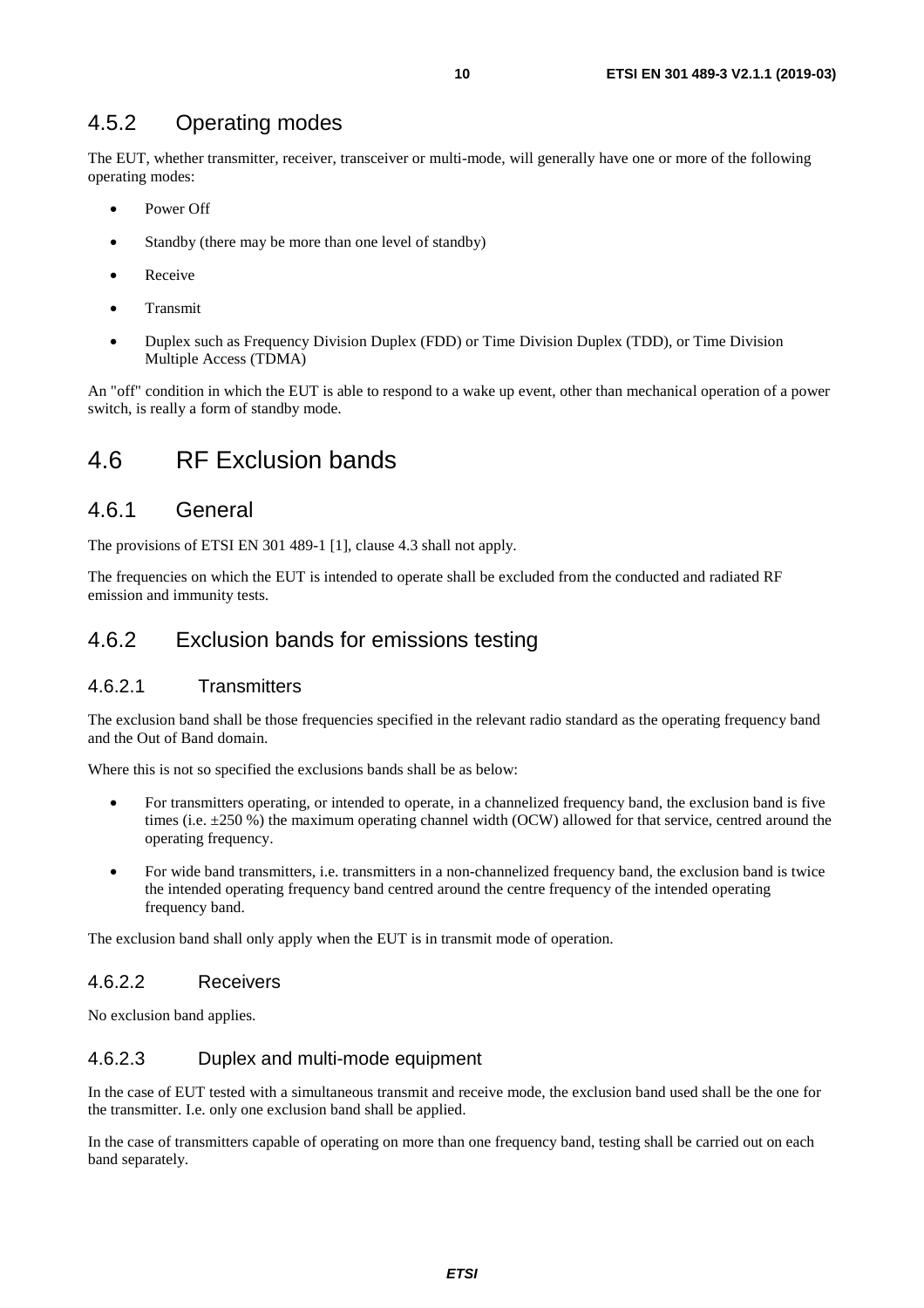### <span id="page-10-0"></span>4.6.3 Exclusion bands for immunity testing

#### 4.6.3.1 Transmitters

The exclusion band shall be as specified for emissions testing in clause 4.6.2.1.

#### 4.6.3.2 Receivers

The exclusion band is based on an extension value.

The lower limit of the exclusion band is the lower edge of the Operating Channel (OC) minus the extension value, or zero, whichever is the greater.

The upper limit is the upper edge of the OC plus the extension value.

The extension value is given in table 1. The OC is defined in the relevant radio standard.

| <b>Receiver operating</b><br>frequency f <sub>o</sub> | <b>Extension value</b>                                           |
|-------------------------------------------------------|------------------------------------------------------------------|
| $<$ 300 kHz                                           | 300 kHz                                                          |
| 300 kHz to $<$ 30 MHz                                 | 3 MHz                                                            |
| 30 MHz to $<$ 1 GHz                                   | 15 MHz, or 5 % $\times$ f <sub>o</sub> ,<br>whichever is greater |
| 1 GHz to $<$ 6 GHz                                    | <b>100 MHz</b>                                                   |
| $\geq 6$ GHz                                          | $5\% \times f_0$                                                 |
|                                                       |                                                                  |

#### **Table 1: Extension values**

NOTE: The receiver exclusion band frequency range aligns as far as possible with the blocking test frequency range defined in ETSI EN 300 220-1 [\[2\]](#page-6-0).

#### 4.6.3.3 Duplex and multi-mode equipment

In the case of EUT tested with a simultaneous transmit and receive mode, the exclusion band used shall be the combination of the exclusion band for the transmitter and the exclusion band for the receiver. I.e. both exclusion bands shall be applied.

In the case of transmitters capable of operating on more than one frequency band, testing shall be carried out on each band separately.

In the case of receivers operating on more than one frequency, the exclusion band used shall be the combination of the exclusion bands for each frequency, i.e. an exclusion band for each frequency shall be applied.

NOTE: Where the frequencies are in the same operational frequency band, the result will usually be an enlarged single exclusion band. Where the frequencies are widely spaced, e.g. in different bands, the result will be to create multiple separate exclusion bands.

# 5 Performance assessment

### 5.1 General

Clause 5 describes the means by which the correct functioning of the EUT shall be assessed.

Clause 5.2 relates to equipment with a communications function.

Clause 5.3 applies to equipment with a function other than communications.

For the purposes of the present document, the provisions of ETSI EN 301 489-1 [[1\]](#page-6-0), clause 5, shall apply as appropriate, except as varied and/or extended herein.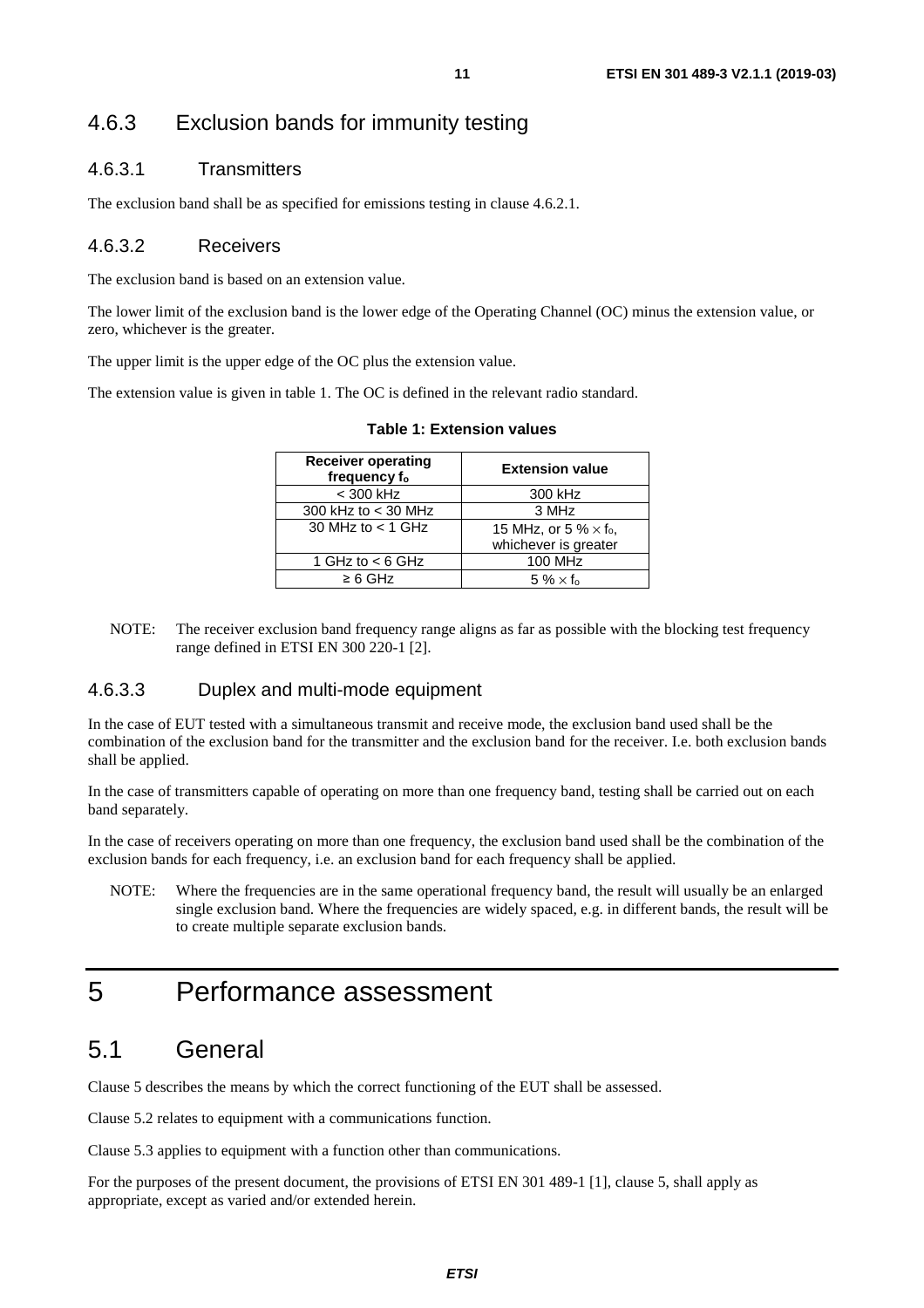# <span id="page-11-0"></span>5.2 Continuous and non-continuous communication links

For the purposes of the present document, the provisions of ETSI EN 301 489-1 [[1\]](#page-6-0), clauses 5.2 and 5.3, shall not apply to assessment of communications links.

For EUT providing a continuous link, assessment of the correct functioning can generally be made immediately the EMC stress is applied.

Where this is not the case, it is necessary to take into account the maximum acceptable latency in the function of the EUT. Correct functioning requires completing the relevant operation within the maximum latency time.

Where the maximum latency is specified in the relevant radio standard (in the wanted performance criterion, or an acknowledge requirement), that value shall be used.

Where this is not the case, then the value shall be specified by the manufacturer.

### 5.3 Functions other than a communications link

For the purposes of the present document, the provisions of ETSI EN 301 489-1 [[1\]](#page-6-0), clause 5.3, shall apply for assessment of functions other than communications links.

### 5.4 Associated test equipment

For the purposes of demonstrating correct functioning, the EUT may be required to interact with associated equipment, generally outside the measurement area.

The associated equipment may be:

- standard test or measuring equipment
- a device similar to the EUT
- ancillary equipment
- special test equipment
- a simulator

Where necessary the associated equipment may be specified and/or supplied by the manufacturer.

### 5.5 Ancillary equipment

The provisions of ETSI EN 301 489-1 [[1\]](#page-6-0), clause 5.4, shall apply.

### 5.6 Equipment classification

The provisions of ETSI EN 301 489-1 [[1\]](#page-6-0), clause 5.5, shall apply.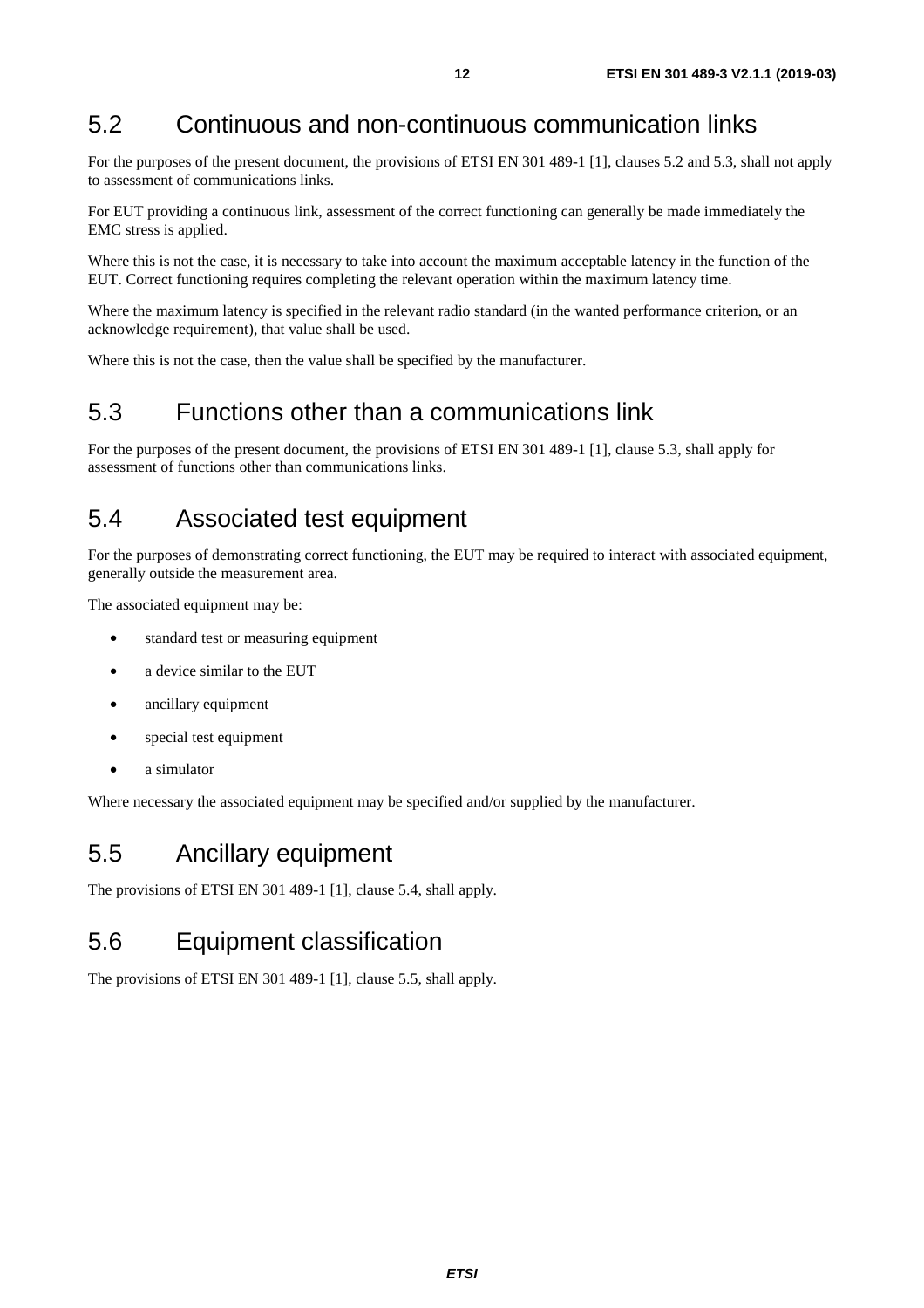# <span id="page-12-0"></span>6 Performance Criteria

### 6.1 Introduction

For the purposes of the present document the provisions of ETSI EN 301 489-1 [\[1](#page-6-0)], clause 6, shall not apply.

The performance criteria are used to make an assessment whether a radio equipment passes or fails immunity tests.

## 6.2 Performance Criteria

In the table below:

- performance criterion A applies for immunity tests with phenomena of a continuous nature;
- performance criterion B applies for immunity tests with phenomena of a transient nature.
- NOTE: Whether a phenomenon is considered transient, continuous or otherwise is indicated in the test procedures for the phenomenon in ETSI EN 301 489-1 [[1\]](#page-6-0), clause 9.

| <b>Criterion</b> | <b>During test</b>         | After test                                            |  |  |
|------------------|----------------------------|-------------------------------------------------------|--|--|
|                  | Operate as intended        | Operate as intended                                   |  |  |
| A                | No loss of function        | No loss of function                                   |  |  |
|                  | No unintentional responses | No degradation of performance                         |  |  |
|                  |                            | No loss of stored data or user programmable functions |  |  |
|                  | May show loss of function  | Operate as intended                                   |  |  |
| B                | No unintentional responses | Lost function(s) shall be self-recoverable            |  |  |
|                  |                            | No degradation of performance                         |  |  |
|                  |                            | No loss of stored data or user programmable functions |  |  |

**Table 2: Performance Requirements** 

Where "operate as intended" or "no loss of function" is specified, the EUT shall demonstrate correct functioning as described in clause 5.

Where the EUT has more than one mode of operation (see clause 4.5.2), an unplanned transition from one mode to another is considered as an unintentional response. The EUT shall be tested in sufficient modes to confirm there are no such unintentional responses.

# 7 Applicability Overview

# 7.1 General

For the purposes of the present document, the provisions of ETSI EN 301 489-1 [[1\]](#page-6-0), clause 7, shall apply as appropriate, except as varied herein.

# 7.2 Special conditions for emissions

The provisions of ETSI EN 301 489-1 [[1\]](#page-6-0), clause 7.1 shall apply.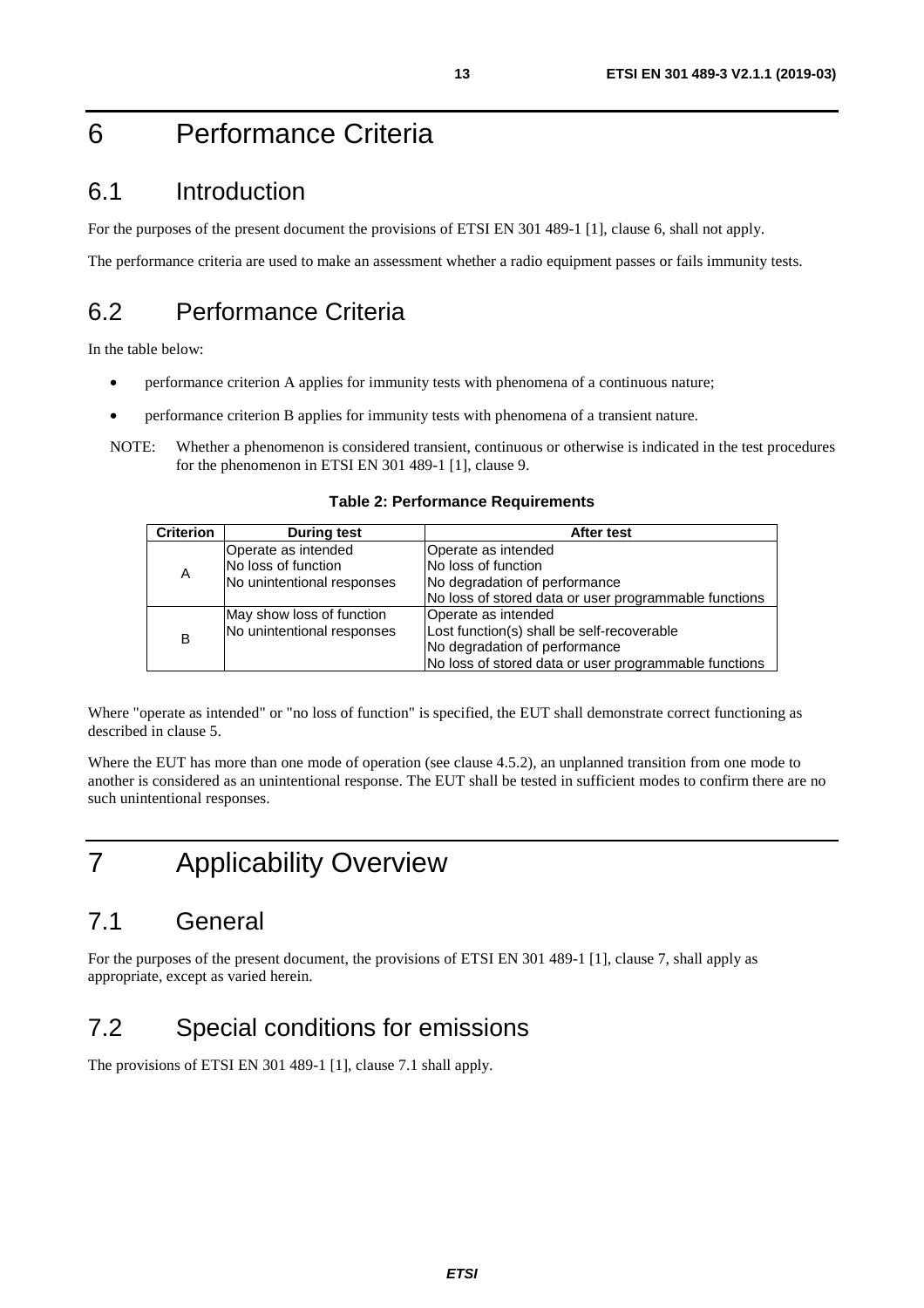# <span id="page-13-0"></span>7.3 Special conditions for immunity

The following special conditions set out in table 3, relate to the immunity test methods and performance criteria used in ETSI EN 301 489-1 [[1\]](#page-6-0), clause 9.

| Reference to clauses<br>in ETSI EN 301 489-1 [1]             | Special product-related conditions, additional to or modifying<br>the test conditions in ETSI EN 301 489-1 [1], clause 9                                                                                                                                                                                                                                                                                    |  |  |
|--------------------------------------------------------------|-------------------------------------------------------------------------------------------------------------------------------------------------------------------------------------------------------------------------------------------------------------------------------------------------------------------------------------------------------------------------------------------------------------|--|--|
|                                                              | The test shall be performed over the range 80 MHz to 2 700 MHz with the<br>exception of the exclusion bands defined in clause 4.6.                                                                                                                                                                                                                                                                          |  |  |
| 9.2.2: Test method;<br>Radio frequency electromagnetic field | Where the EUT is subject to EMC Immunity testing under a Harmonised<br>Standard of a Directive other than the Directive 2014/53/EU [i.1] then the<br>modulating signal frequency specified in that Harmonised Standard may be<br>used. If this alternative modulating frequency is used, then the applicable<br>Directive, Harmonised Standard & modulating frequency shall be noted in<br>the test report. |  |  |
| 9.5.2: Test method:<br>Radio frequency, common mode          | Where the EUT is subject to EMC Immunity testing under a Harmonised<br>Standard of a Directive other than the Directive 2014/53/EU [i.1] then the<br>modulating signal frequency specified in that Harmonised Standard may be<br>used. If this alternative modulating frequency is used, then the applicable<br>Directive, Harmonised Standard & modulating frequency shall be noted in<br>the test report. |  |  |

#### **Table 3: Special conditions for EMC immunity tests**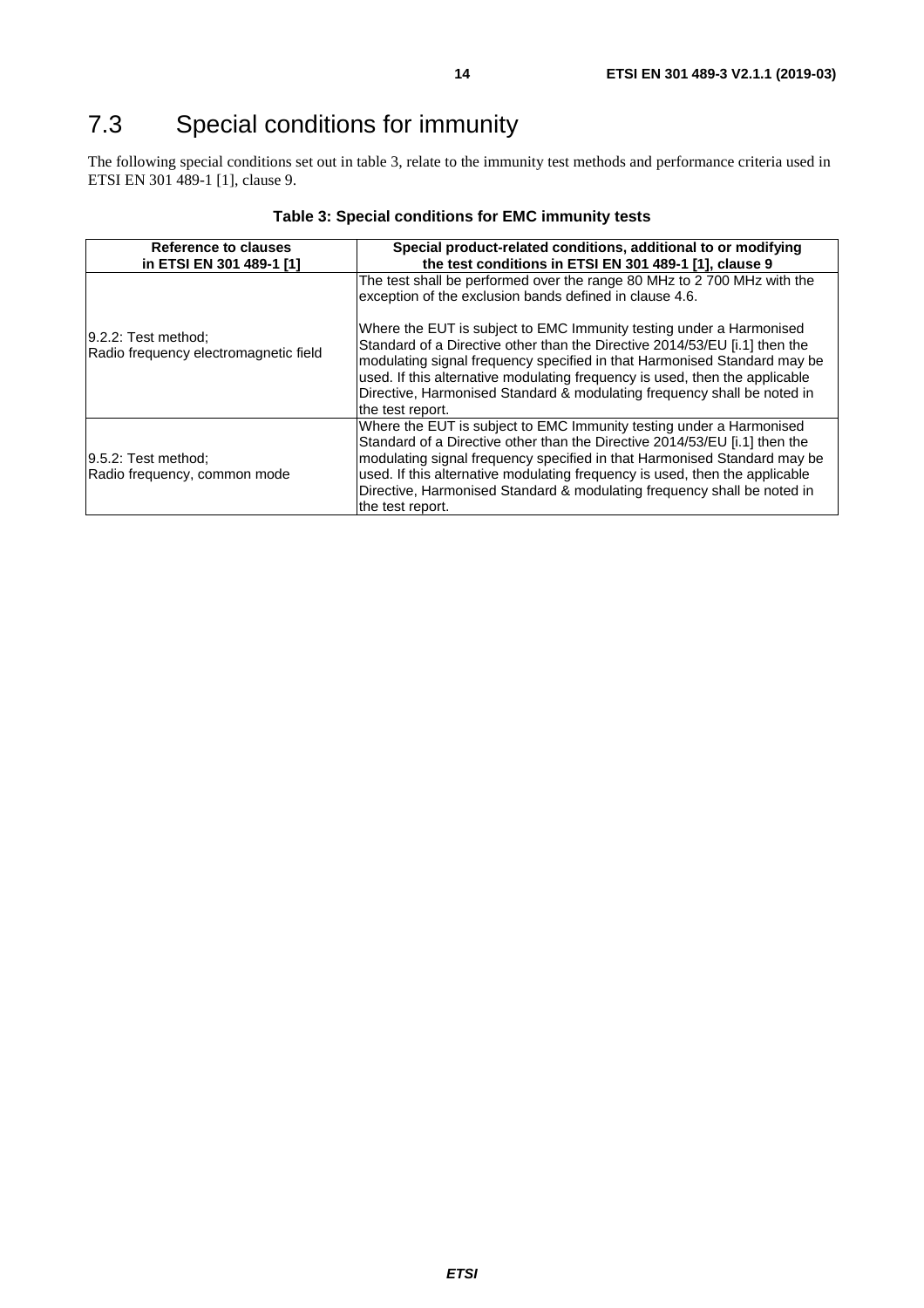# <span id="page-14-0"></span>Annex A (informative): Relationship between the present document and the essential requirements of Directive 2014/53/EU

The present document has been prepared under the Commission's standardisation request C(2015) 5376 final [\[i.3\]](#page-7-0) to provide one voluntary means of conforming to the essential requirements of Directive 2014/53/EU on the harmonisation of the laws of the Member States relating to the making available on the market of radio equipment and repealing Directive 1999/5/EC [\[i.1](#page-6-0)].

Once the present document is cited in the Official Journal of the European Union under that Directive, compliance with the normative clauses of the present document given in table A.1 confers, within the limits of the scope of the present document, a presumption of conformity with the corresponding essential requirements of that Directive and associated EFTA regulations.

| <b>Harmonised Standard ETSI EN 301 489-3</b>     |                                                                                   |                                            |                |                                                                                                                                          |  |  |
|--------------------------------------------------|-----------------------------------------------------------------------------------|--------------------------------------------|----------------|------------------------------------------------------------------------------------------------------------------------------------------|--|--|
| <b>Requirement Conditionality</b><br>Requirement |                                                                                   |                                            |                |                                                                                                                                          |  |  |
| <b>No</b>                                        | <b>Description</b>                                                                | Reference:<br><b>Clause No</b>             | U/C            | <b>Condition</b>                                                                                                                         |  |  |
| 1                                                | Emissions: Enclosure of ancillary<br>equipment measured on a stand<br>alone basis | 8.2 of<br>ETSI EN 301 489-1 [1]            | $\cup$         |                                                                                                                                          |  |  |
| $\overline{2}$                                   | Emissions: DC power input/output<br>ports                                         | $8.3$ of<br>ETSI EN 301 489-1 [1]          | C              | Only where equipment has DC power input<br>and/or output ports with a cable length<br>greater than 3 m or from a vehicle power<br>supply |  |  |
| 3                                                | Emissions: AC mains power<br>input/output ports                                   | 8.4 of<br>ETSI EN 301 489-1 [1]            | C              | Only where equipment has AC mains power<br>input and/or output ports                                                                     |  |  |
| $\overline{4}$                                   | Emissions: Harmonic current<br>emission<br>(AC mains input port)                  | $8.5$ of<br>ETSI EN 301 489-1 [1]          | C              | Only where equipment has AC mains power<br>input ports                                                                                   |  |  |
| 5                                                | Emissions: Voltage fluctuations and<br>flicker<br>(AC mains input ports)          | 8.6 of<br>ETSI EN 301 489-1 [1]            | C              | Only where equipment has AC mains power<br>input ports                                                                                   |  |  |
| 6                                                | Emissions: Wired network ports                                                    | 8.7 of<br>ETSI EN 301 489-1 [1]            | C              | Only where equipment has wired network<br>ports                                                                                          |  |  |
| $\overline{7}$                                   | Immunity: Radio frequency<br>electromagnetic field<br>(80 MHz to 6 000 MHz)       | 7.3                                        | $\cup$         |                                                                                                                                          |  |  |
| 8                                                | Immunity: Electrostatic discharge                                                 | $9.3$ of<br>ETSI EN 301 489-1 [1]          | $\cup$         |                                                                                                                                          |  |  |
| 9                                                | Immunity: Fast transients common<br>mode                                          | $9.4$ of<br>ETSI EN 301 489-1 [1]          | $\mathsf{C}$   | Only where equipment has AC mains power<br>input ports or DC power ports or wired<br>network ports with cables longer than 3 m           |  |  |
| 10                                               | Immunity: Radio frequency<br>common mode                                          | 7.3                                        | $\mathsf{C}$   | Only where equipment has AC mains power<br>input ports or DC power ports or wired<br>network ports with cables longer than 3 m           |  |  |
| 11                                               | Immunity: Transients and surges in<br>the vehicular environment                   | 9.6 <sub>of</sub><br>ETSI EN 301 489-1 [1] | $\overline{C}$ | Only where equipment is connected to<br>vehicle power supply                                                                             |  |  |
| $\overline{12}$                                  | Immunity: Voltage dips and<br>interruptions                                       | 9.7 <sub>of</sub><br>ETSI EN 301 489-1 [1] | $\mathsf{C}$   | Only where equipment has AC mains power<br>input ports                                                                                   |  |  |
| $\overline{13}$                                  | Immunity: Surges, line to line and<br>line to ground                              | 9.8 of<br>ETSI EN 301 489-1 [1]            | $\mathsf{C}$   | Only where equipment has AC mains power<br>input ports and/or wired network ports                                                        |  |  |

#### **Table A.1: Relationship between the present document and the essential requirements of Directive 2014/53/EU**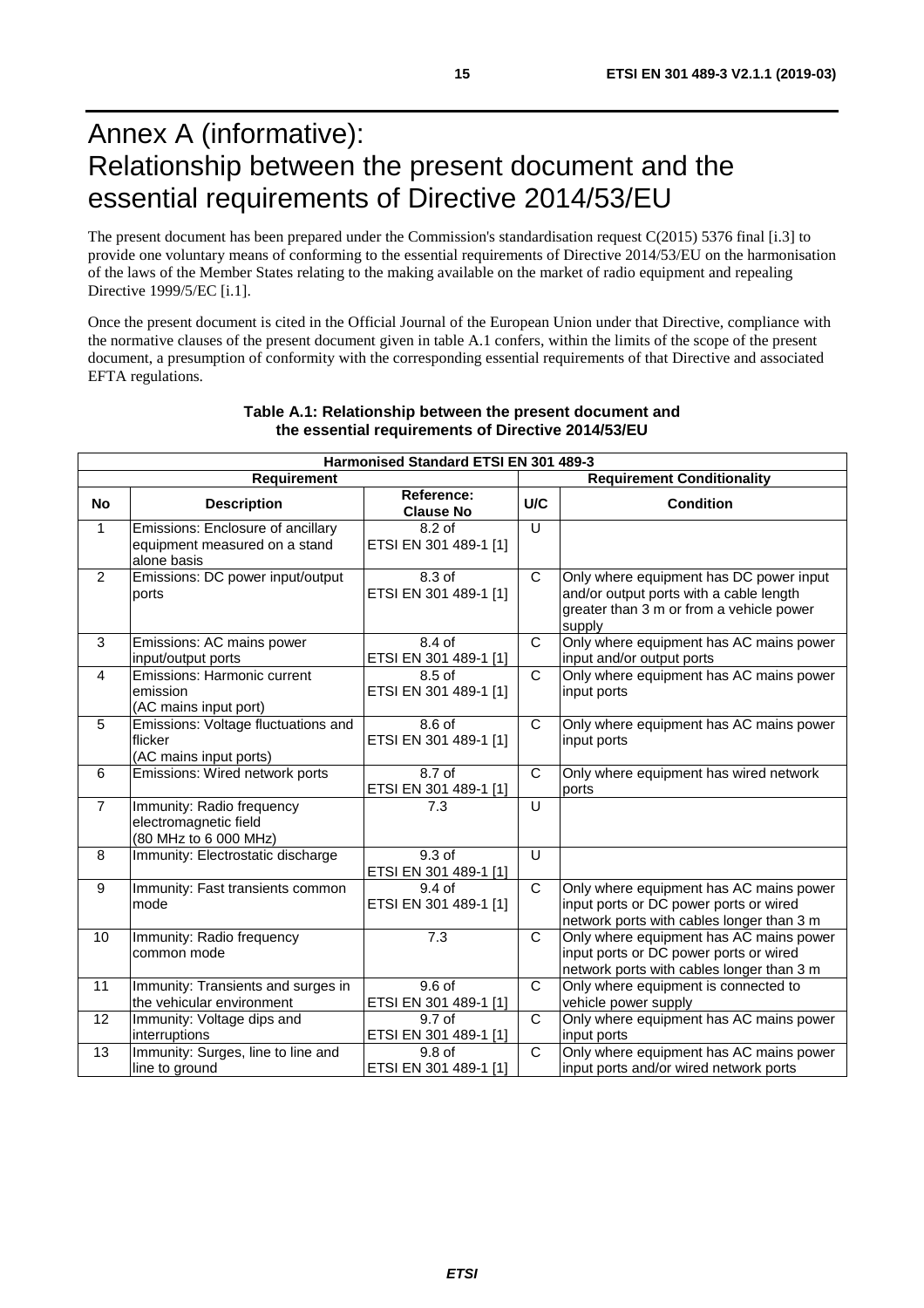#### **Key to columns:**

#### **Requirement:**

| No.                | A unique identifier for one row of the table which may be used to identify a requirement.                                                              |
|--------------------|--------------------------------------------------------------------------------------------------------------------------------------------------------|
| <b>Description</b> | A textual reference to the requirement.                                                                                                                |
|                    | <b>Clause Number</b> Identification of clause(s) defining the requirement in the present document unless another<br>document is referenced explicitly. |

#### **Requirement Conditionality:**

| U/C | Indicates whether the requirement is unconditionally applicable (U) or is conditional upon the |
|-----|------------------------------------------------------------------------------------------------|
|     | manufacturer's claimed functionality of the equipment (C).                                     |

**Condition** Explains the conditions when the requirement is or is not applicable for a requirement which is classified "conditional".

Presumption of conformity stays valid only as long as a reference to the present document is maintained in the list published in the Official Journal of the European Union. Users of the present document should consult frequently the latest list published in the Official Journal of the European Union.

Other Union legislation may be applicable to the product(s) falling within the scope of the present document.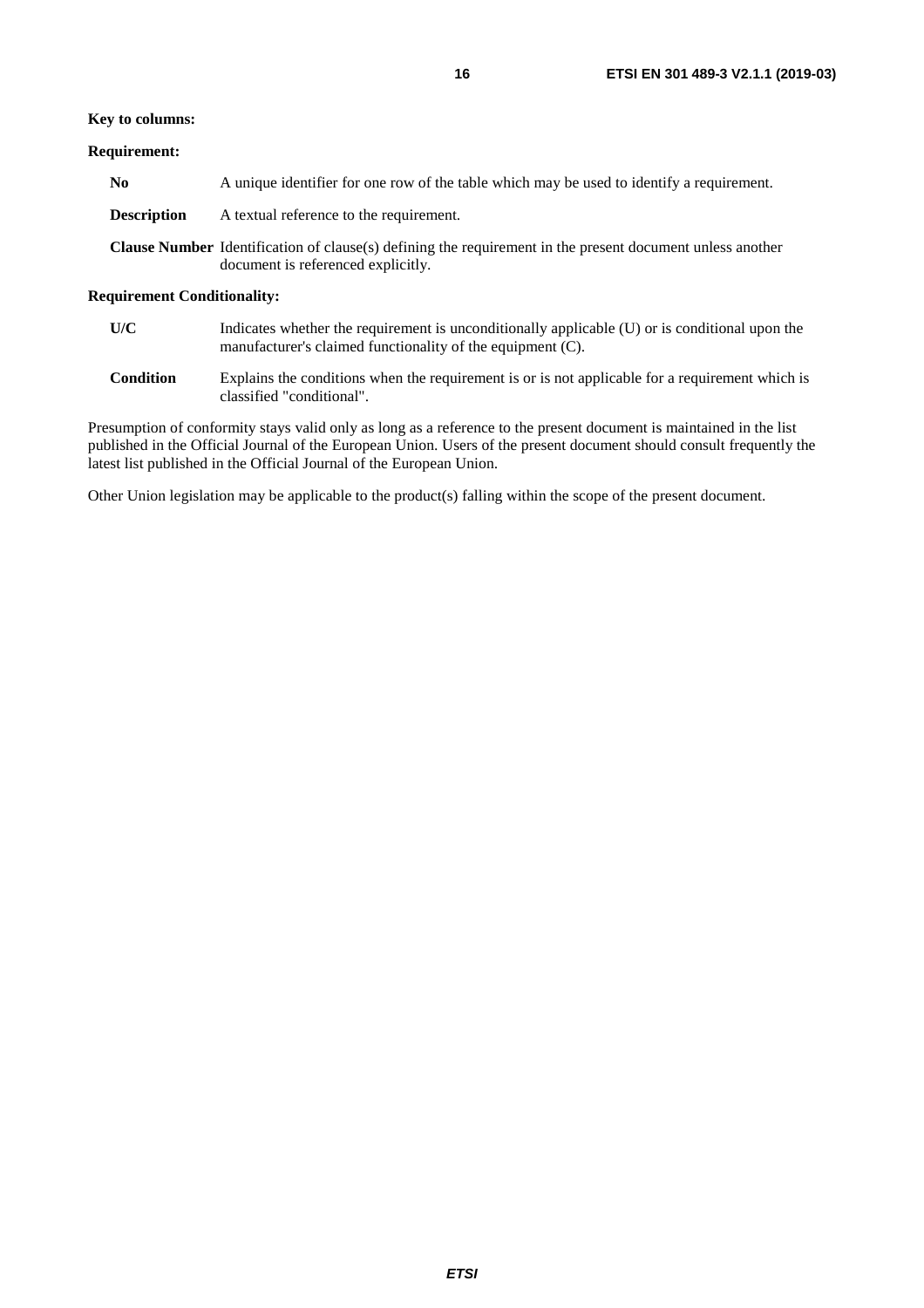# <span id="page-16-0"></span>Annex B (informative): Examples of Short Range Devices (SRD) in the scope of the present document

The present document relates to article 3.1(b) of the Directive 2014/53/EU [[i.1](#page-6-0)]. For the purposes of article 3.2, the SRDs that fall within the scope of the present document are covered by a range of ETSI standards.

Further guidance and a partial list of the relevant article 3.2 standards may be found in ETSI TR 103 088 [[i.2](#page-7-0)].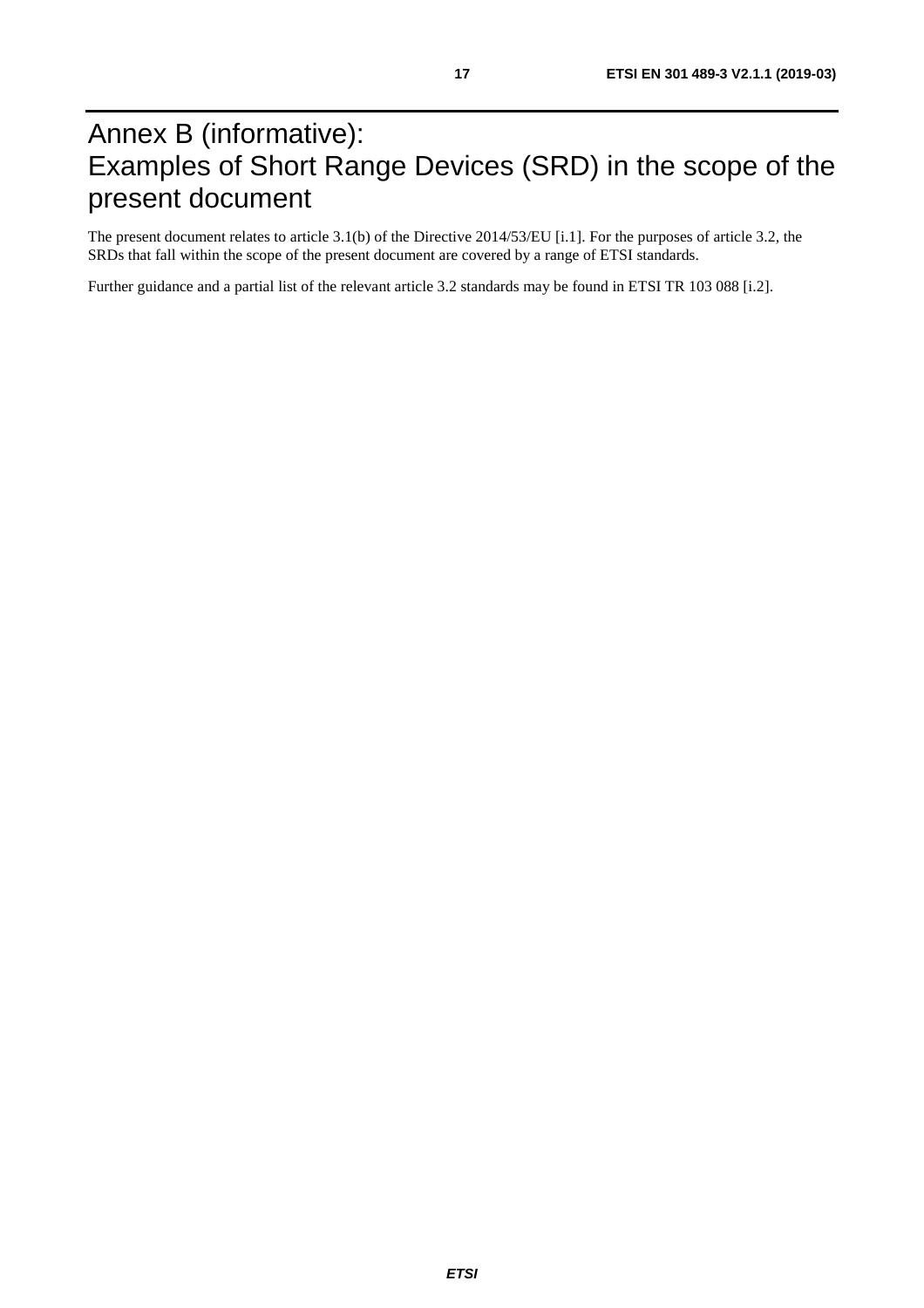# <span id="page-17-0"></span>Annex C (informative): Change History

| <b>Version</b> | Information about changes               |
|----------------|-----------------------------------------|
| 2.1.1          | <b>First publication of RED version</b> |